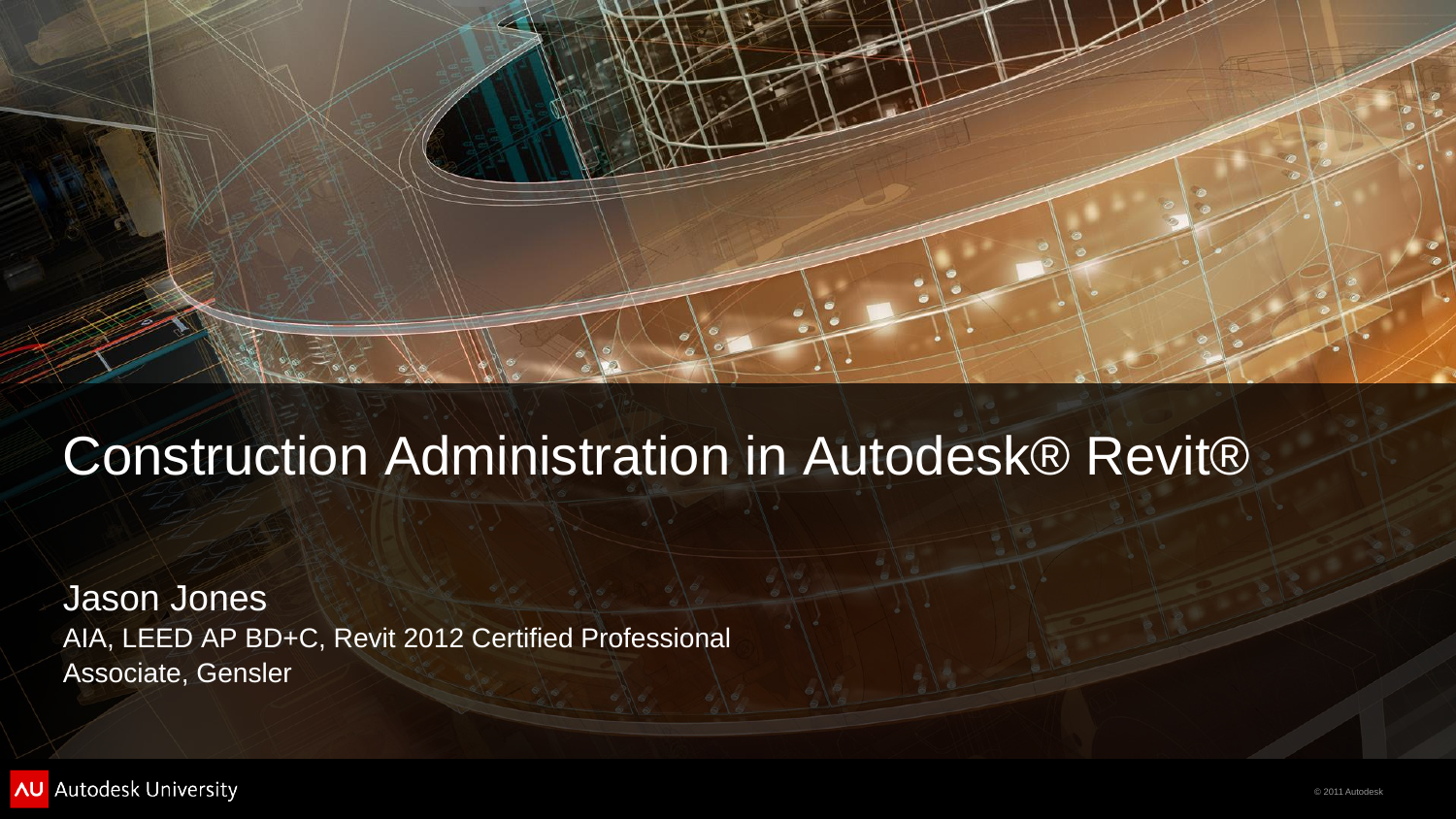

### **Class Summary**

How does one manage Revit while engaged in the communication between architect and contractor? What are some best practices and methods for creating requests for information (RFI) sketches, addenda, bulletins, and revisions? This class will focus on using out-of-the-box Revit tools for managing revisions. It will also explore some techniques for per item and per sheet tracking of individual revisions. We will review pros and cons for all construction administration process techniques.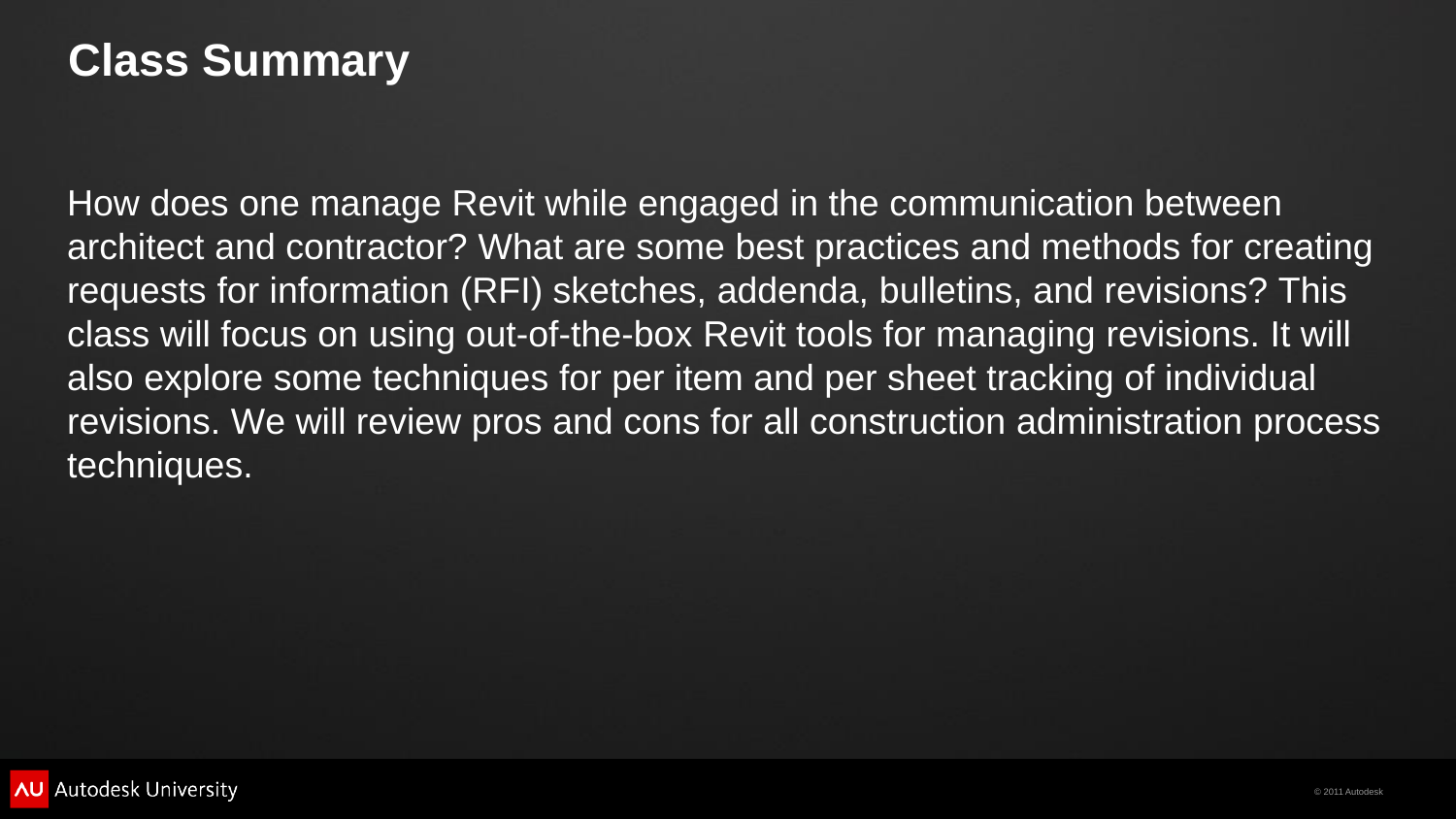

### **Learning Objectives**

At the end of this class, you will be able to:

- Understand Revit's basic revision tracking functionality
- **Track sheet revisions with revision schedules**
- Understand various methods to create sketches
- Create systems for item based revision tracking
- Create a per sheet item revision log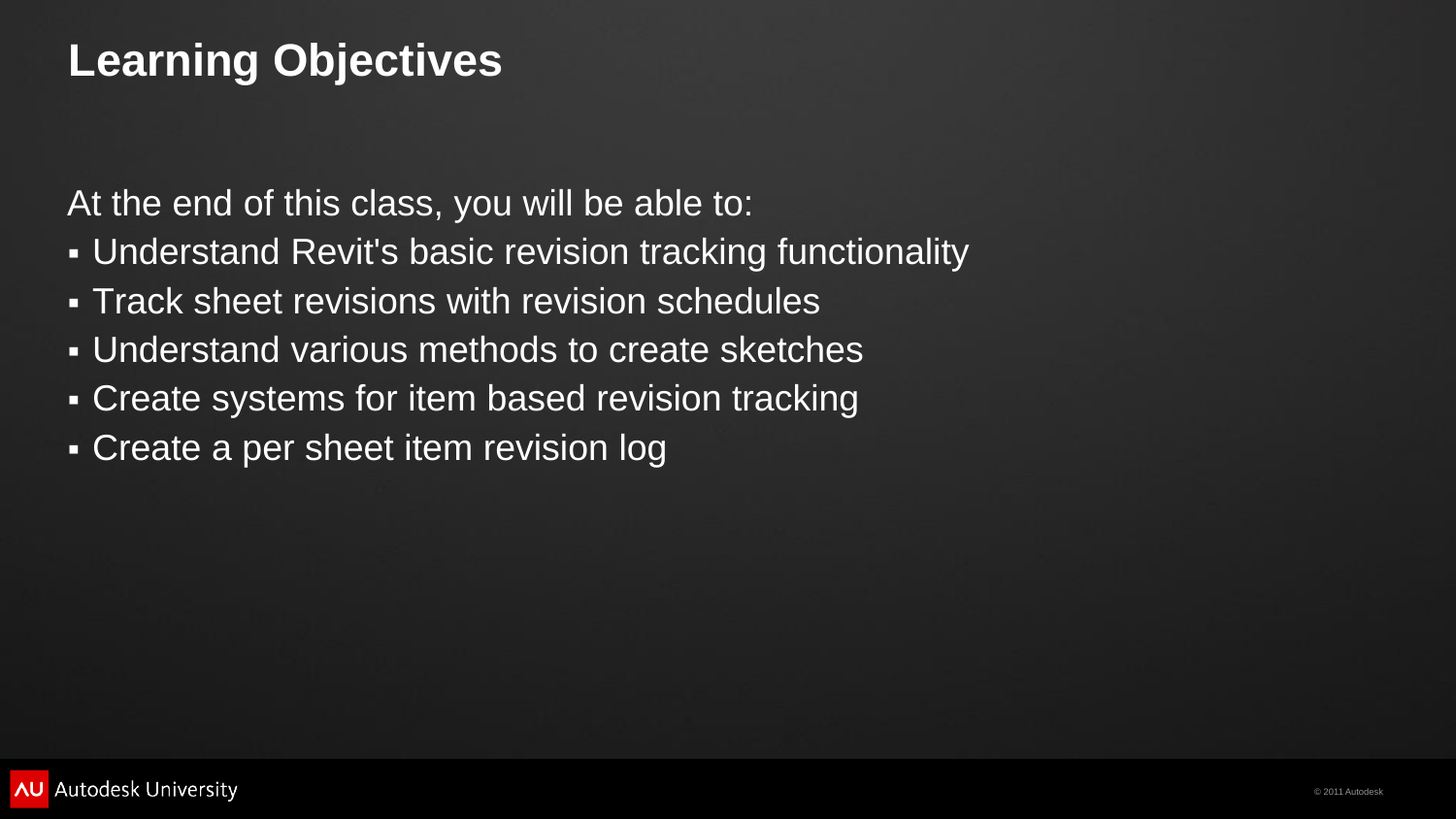

**The Use of Revit during Construction Administration** What are the primary elements of documentation that may be involved in maintaining communication between all parties (owners, authorities having jurisdiction[AHJ], contractors, architects, consultants, etc.) during the administration of a project through the construction phase?

- **Tracking milestones of issuance**
- **Graphically distinguishing revisions**
- **Providing a graphic history of individual revisions**
- **Indicating milestones of issuance on sheets**
- Distinguishing between items that affect cost and those that don't
- Documenting a list of sheets issued at each milestone
- **Issuance of revisions in various formats**
- **Tracking descriptions of individual revisions for revision narratives**

**- Scheduling of individual revisions on sheets** Based on the size of a project, jurisdictional requirements, and individual office practices one may need to address a variety of the documentation requirements noted above.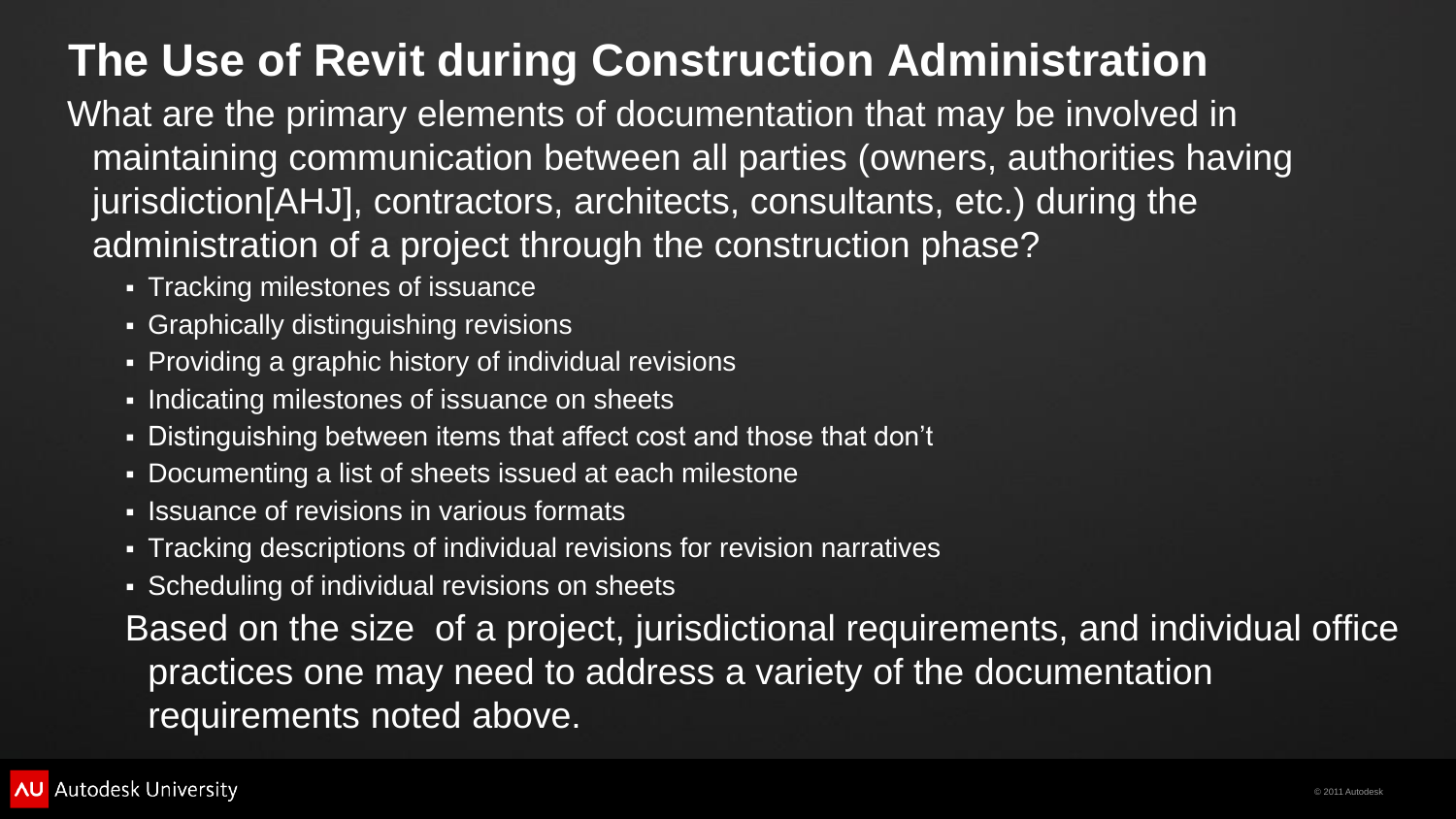

# **Basic Revision Tracking Functionality in Revit** ®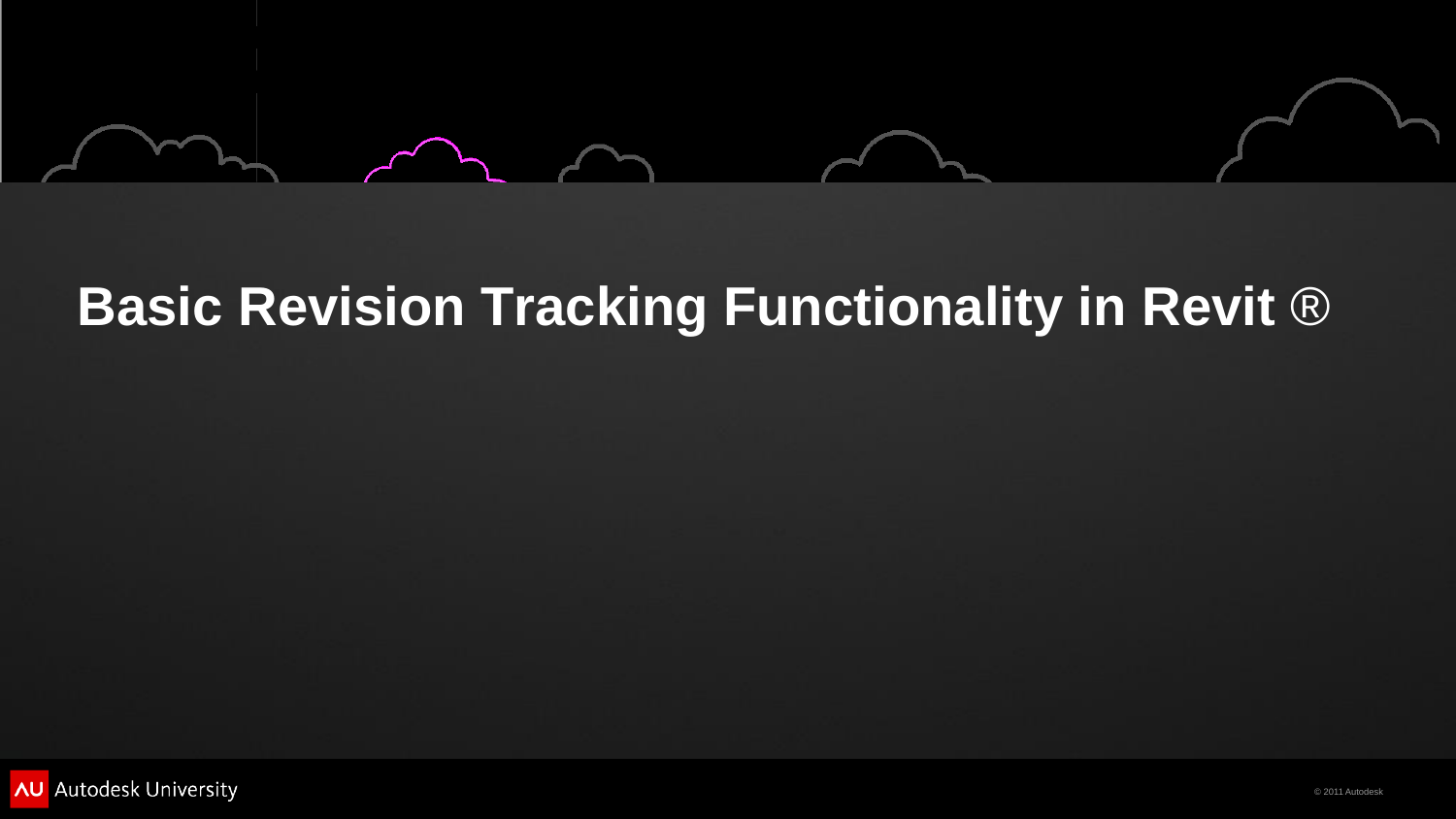

#### **Managing Revision Settings Revision numbering Determining revision order**

**Merging revisions**

### **Clouding Tool**

**Sketching Setting to the correct revision Clouding within view vs. sheets**

#### **Revision Tags**

**Revision triangle**

**Controlling visibility within revision settings**

# **Basic Revision Tracking Functionality in Revit** ®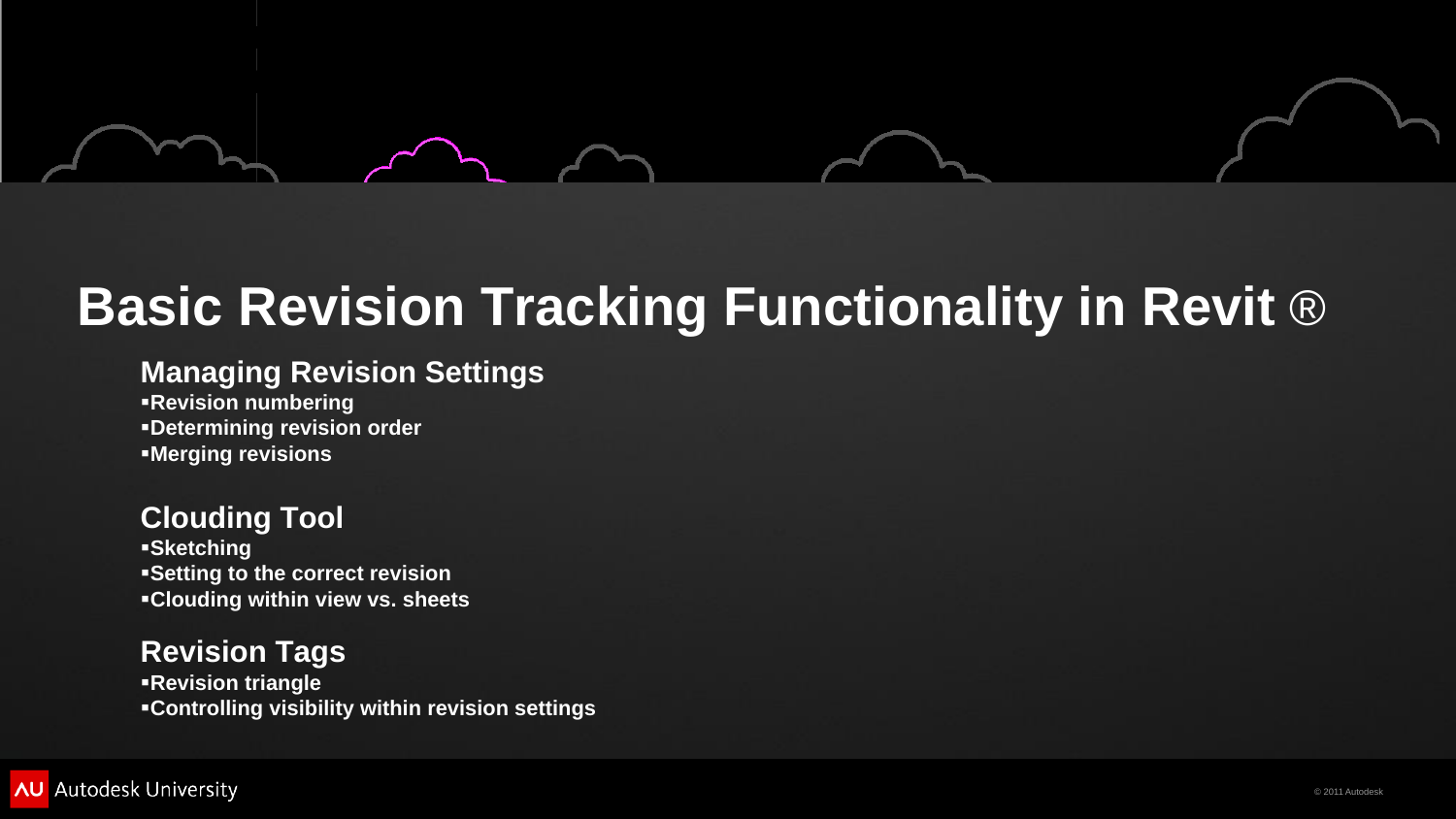| <b>Issue</b> | Date  | <b>Description</b>      | By  | <b>Check</b> |
|--------------|-------|-------------------------|-----|--------------|
|              | 1/1/1 | Schematic Design        | JBJ | XXX          |
|              | 2/2/2 | Design Development      | JBJ | XXX          |
|              | 3/3/3 | <b>Issue for Permit</b> | JBJ | XXX          |
| B            | 4/4/4 | Addendum #1             | JBJ | XXX          |
|              | 5/5/5 | Response to Plan Check  | JBJ | XXX          |

## **Sheet Revisions and Revision Schedules**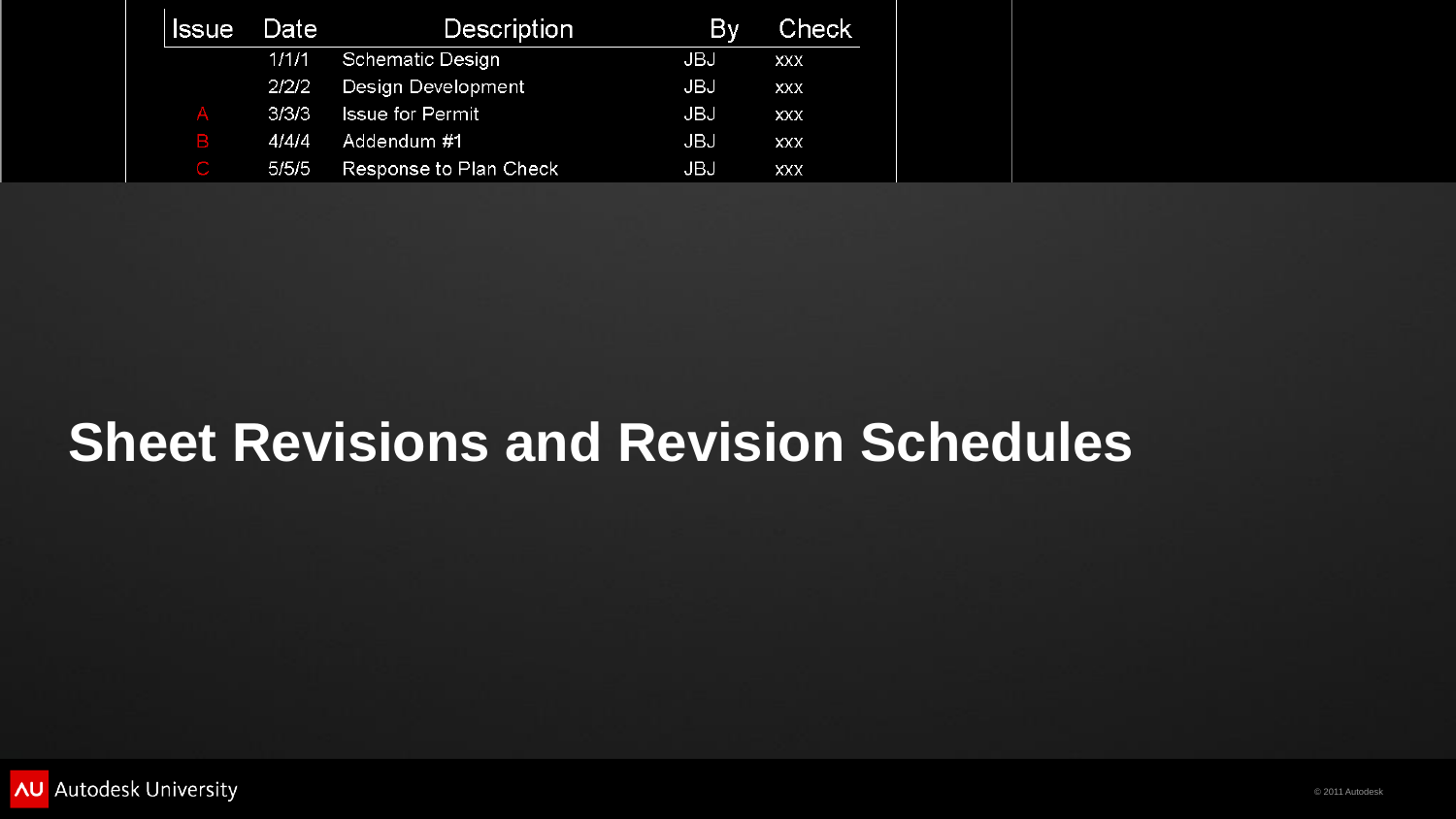| <b>Issue</b> | <b>Date</b> | <b>Description</b>      | <b>By</b>  | Check      |
|--------------|-------------|-------------------------|------------|------------|
|              | 1/1/1       | Schematic Design        | <b>JBJ</b> | <b>XXX</b> |
|              | 2/2/2       | Design Development      | <b>JBJ</b> | <b>XXX</b> |
|              | 3/3/3       | <b>Issue for Permit</b> | <b>JBJ</b> | <b>XXX</b> |
| B            | 4/4/4       | Addendum #1             | <b>JBJ</b> | XXX        |
|              | 5/5/5       | Response to Plan Check  | JBJ        | <b>XXX</b> |

### **Example 2 revision schedule on a sheet Issuing a full set Revision Indices Sheet Revisions and Revision Schedules**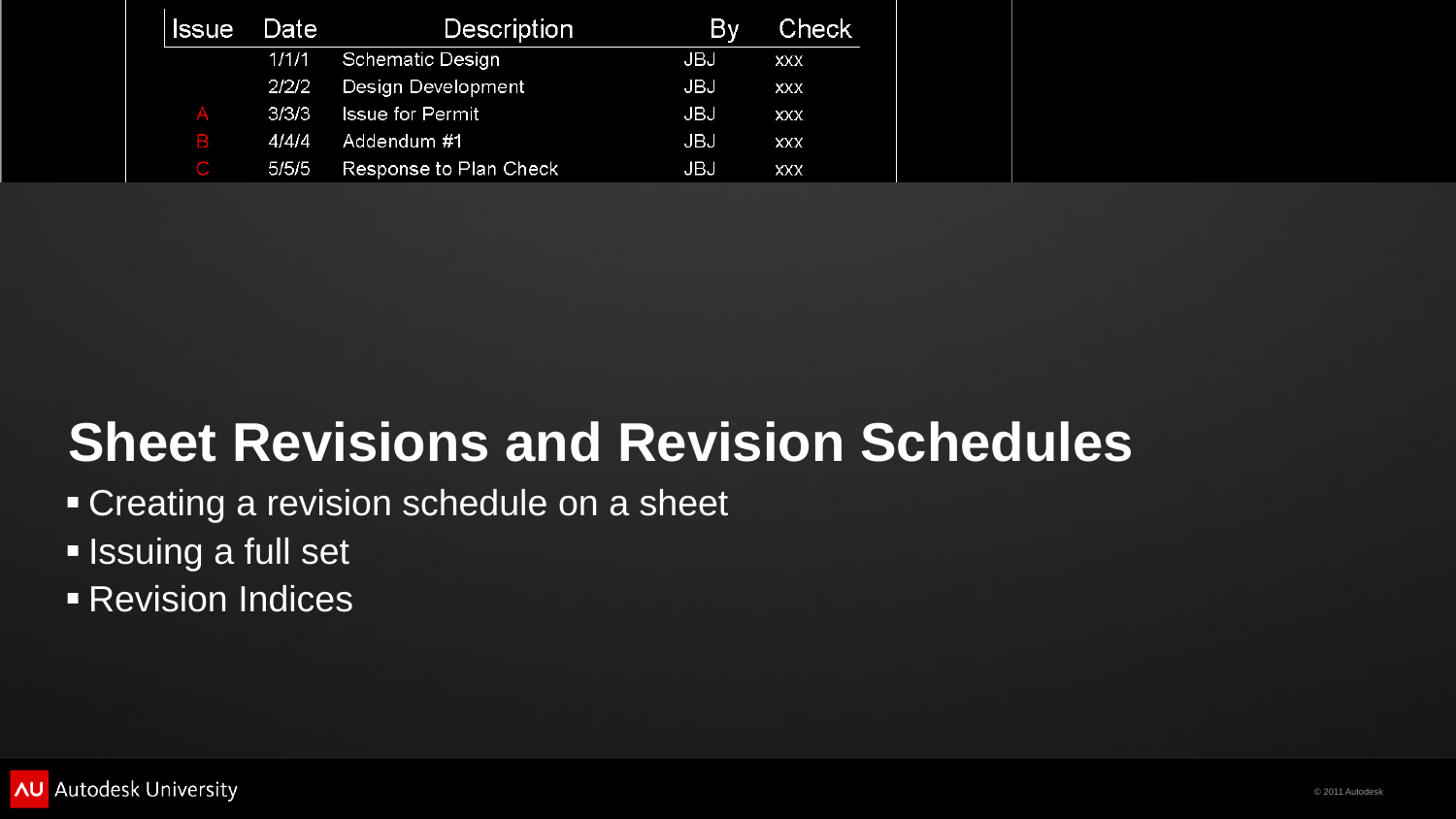#### Sketch Number ASK-001

Project

### Project Location Here

**Description** 

**TODIC** 



# **Methods for Creating Sketches**

**AU** Autodesk University

#### **Project Number**

**Issue/Rev** 

 $C_{h}$  and  $m$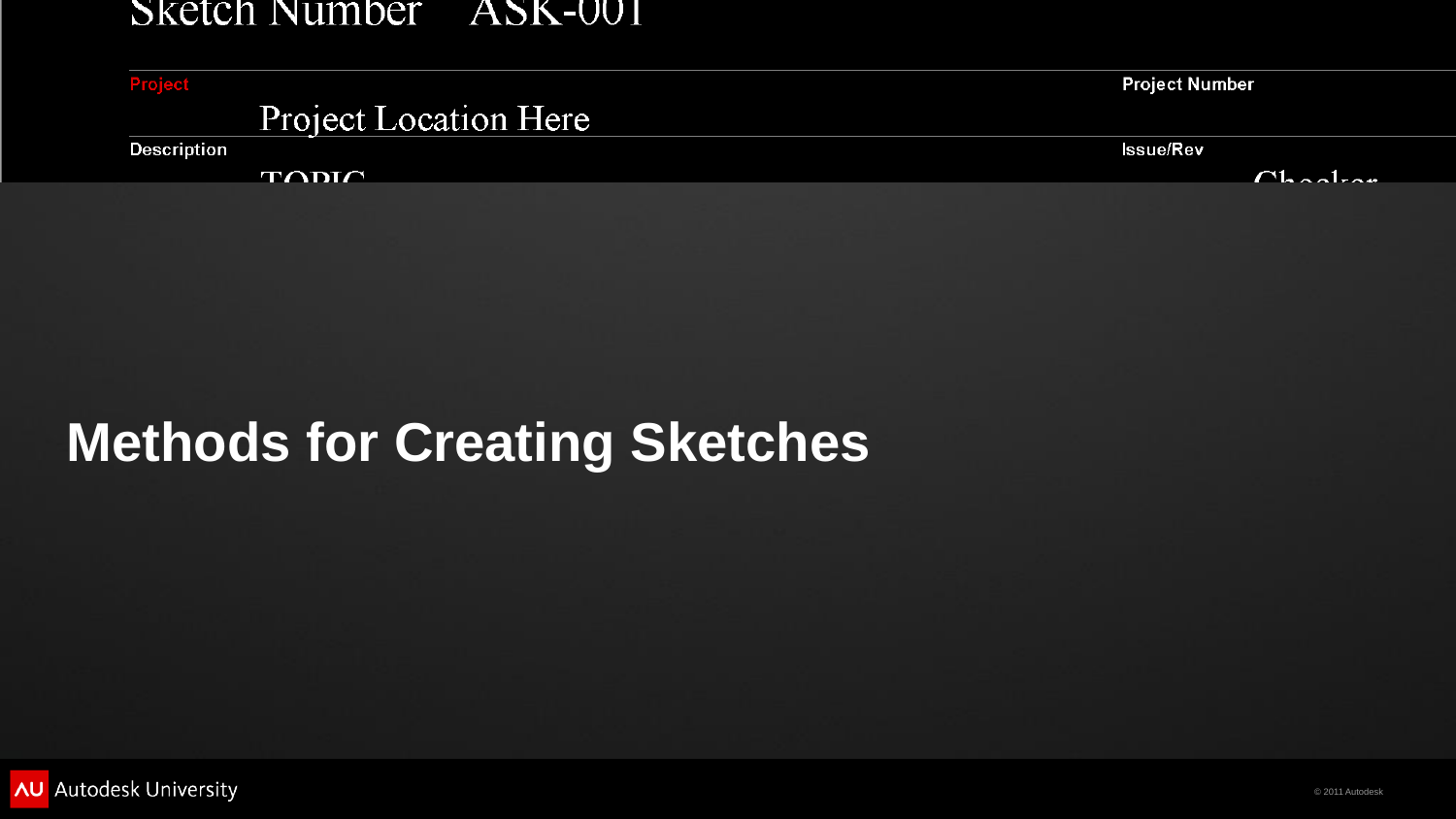#### Sketch Number ASK-001

Project

### Project Location Here

**Description** 

 $T\bigtriangleup DIC$ 



- **Duplicating views**
- **Plan callouts**
- Title block family with mask
- Screen capture

#### **Project Number**

**Issue/Rev** 

 $C_{\text{hadron}}$ 

# **Methods for Creating Sketches**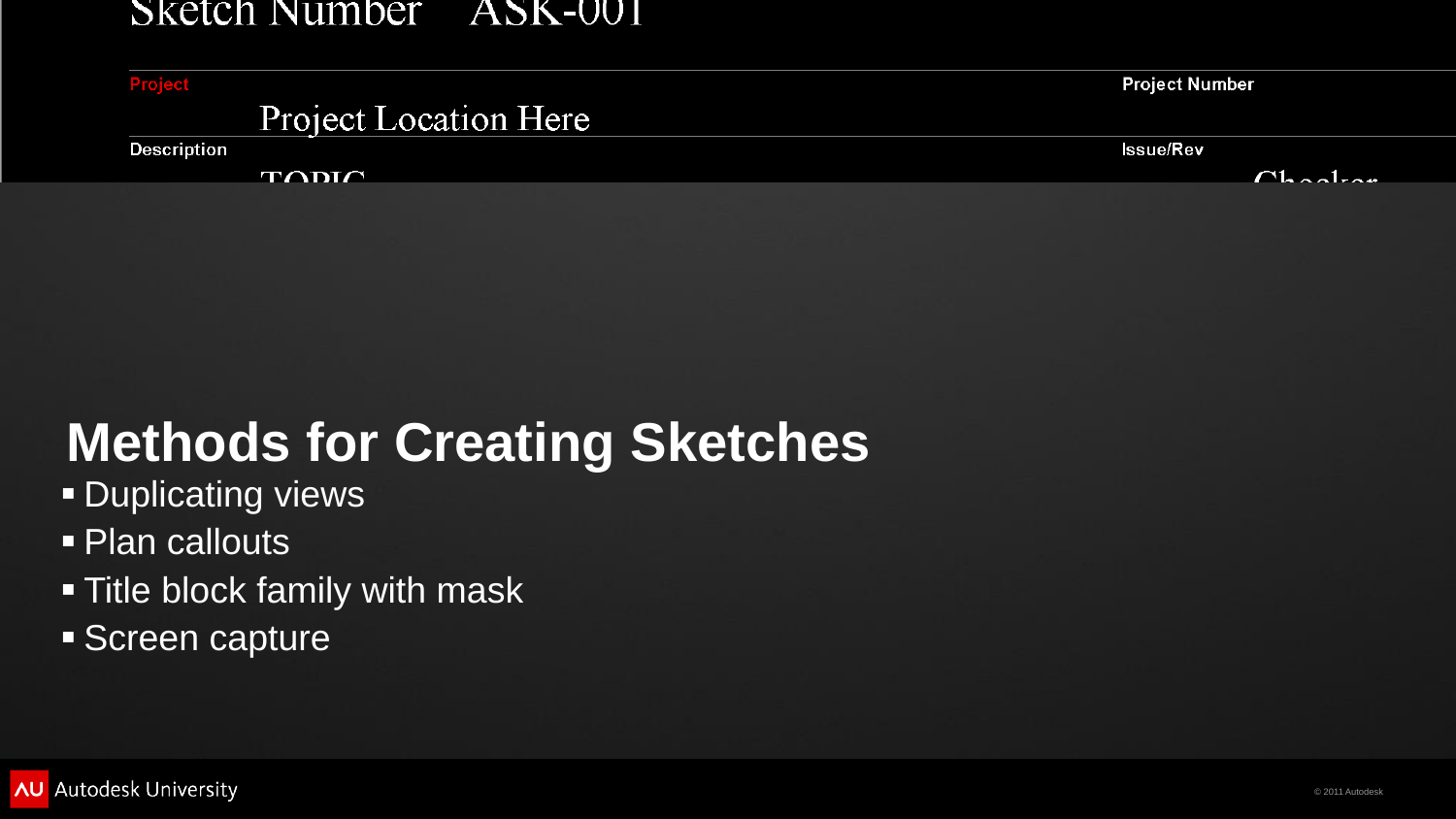



# **Systems for Item Based Revision Tracking**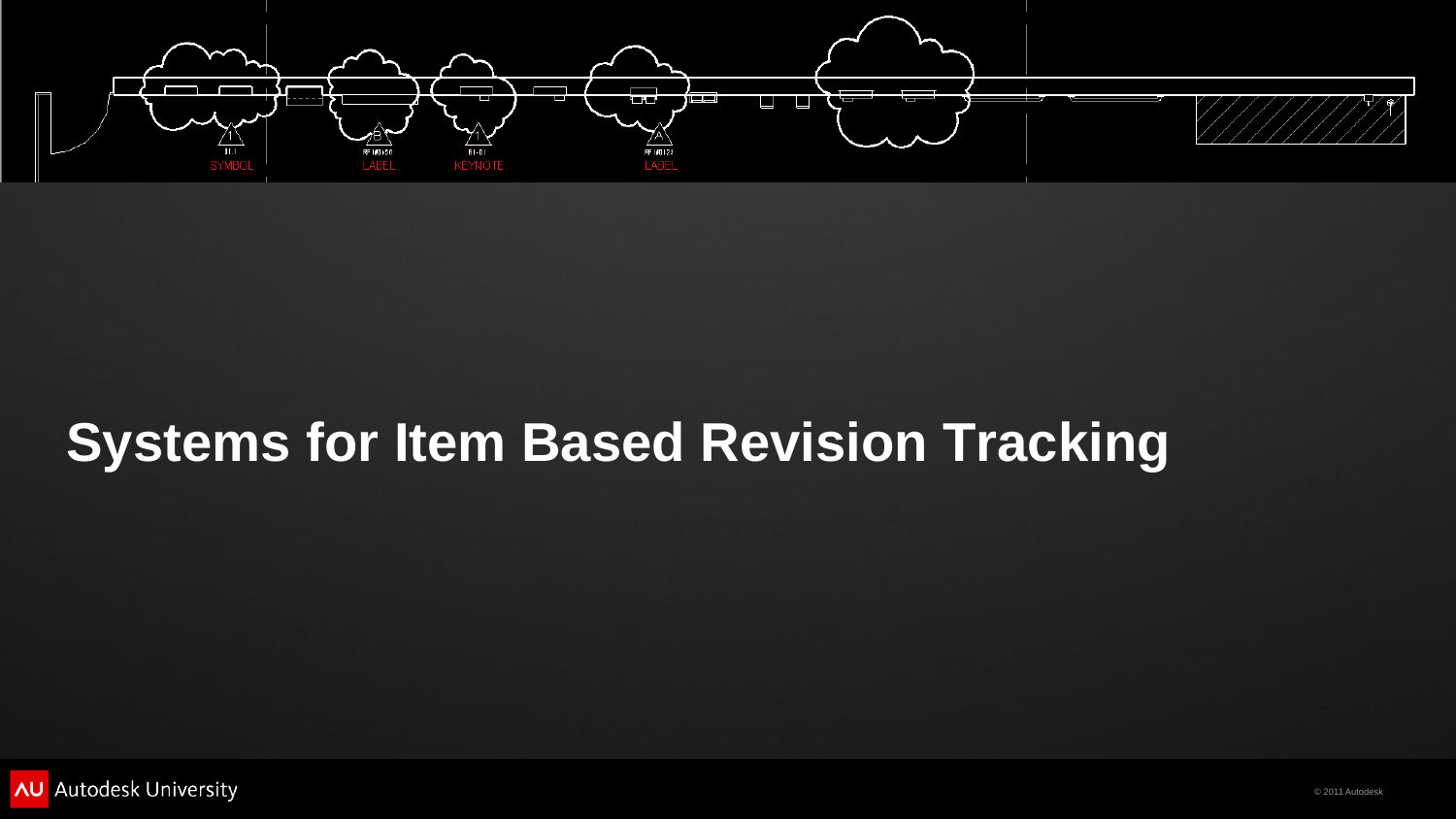



### **- Label Integrated into revision item tag**  Keynote based revision item tag Symbol based revision item tag **Systems for Item Based Revision Tracking**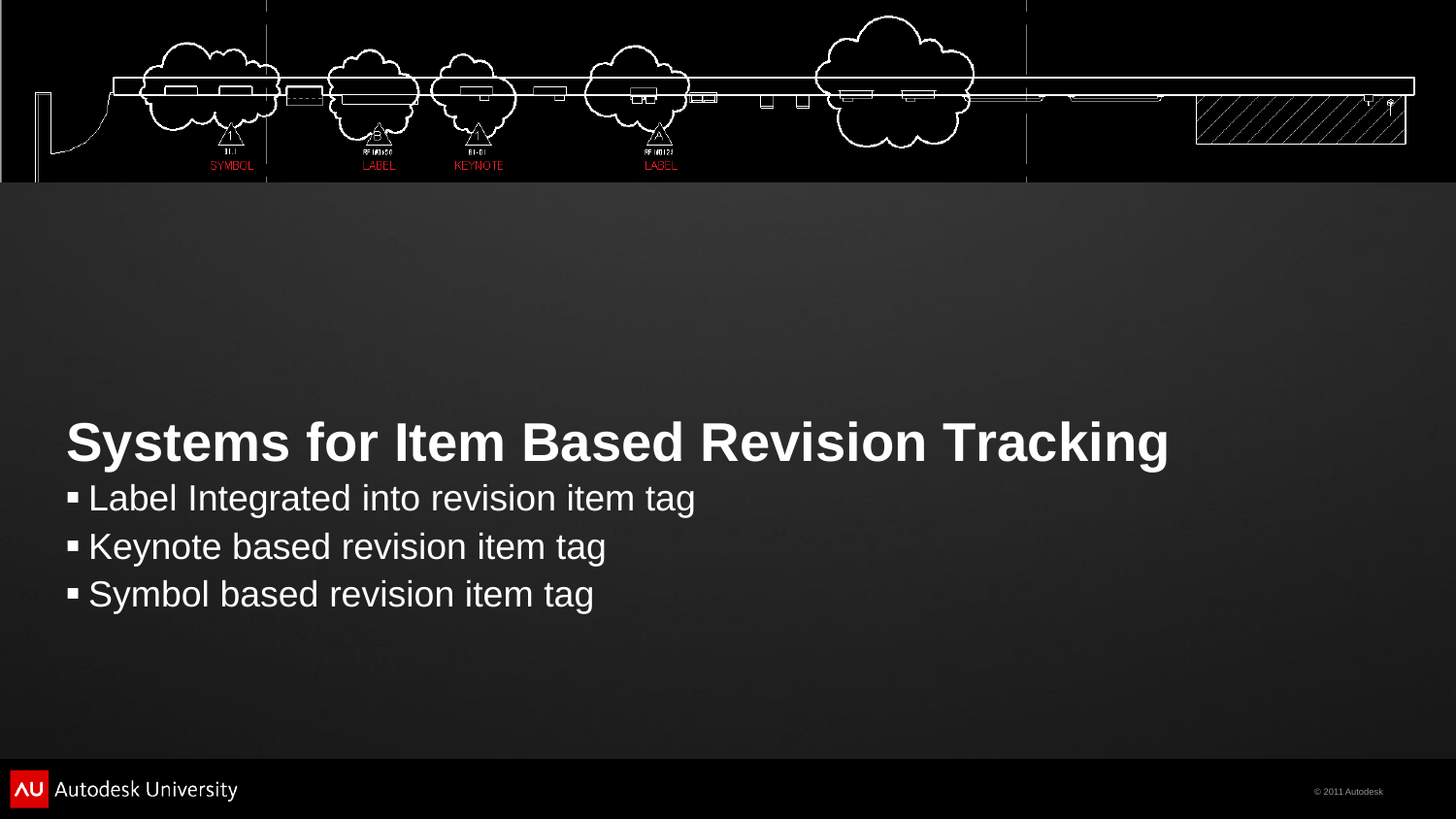#### **Revision Items**



# **Creating a Per Sheet Item Revision Log**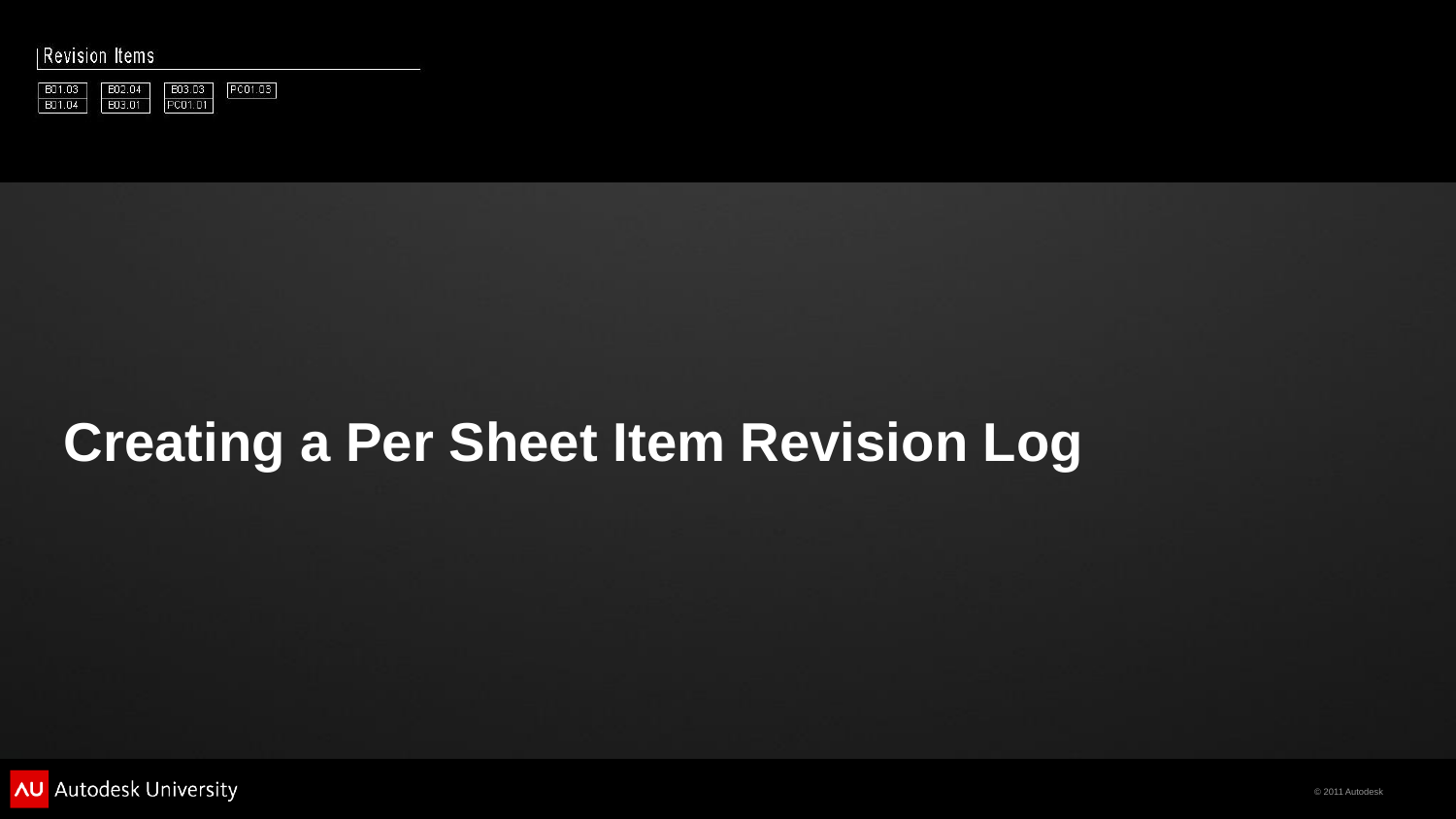#### **Revision Items**



### Create keynote legend **Filter for revision comments Place on sheets Creating a Per Sheet Item Revision Log**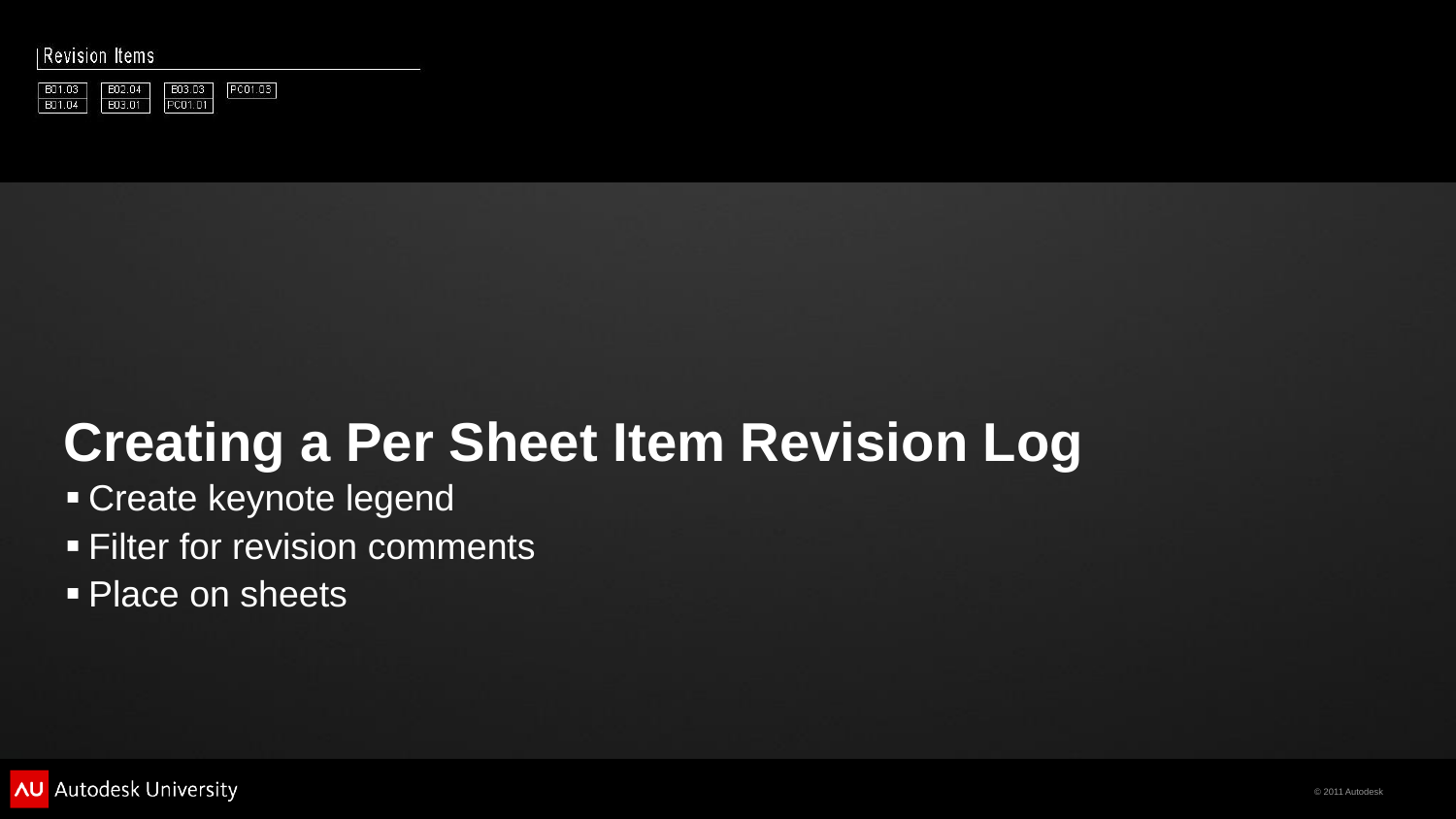

This is the end of this class, we've reviewed: Understanding Revit's basic revision tracking functionality **Tracking sheet revisions with revision schedules**  Understanding various methods to create sketches **- Creating systems for item based revision tracking** 

### **Summary**

- 
- 
- 
- 
- Creating a per sheet item revision log

### Jason Jones – jason\_jones@gensler.com

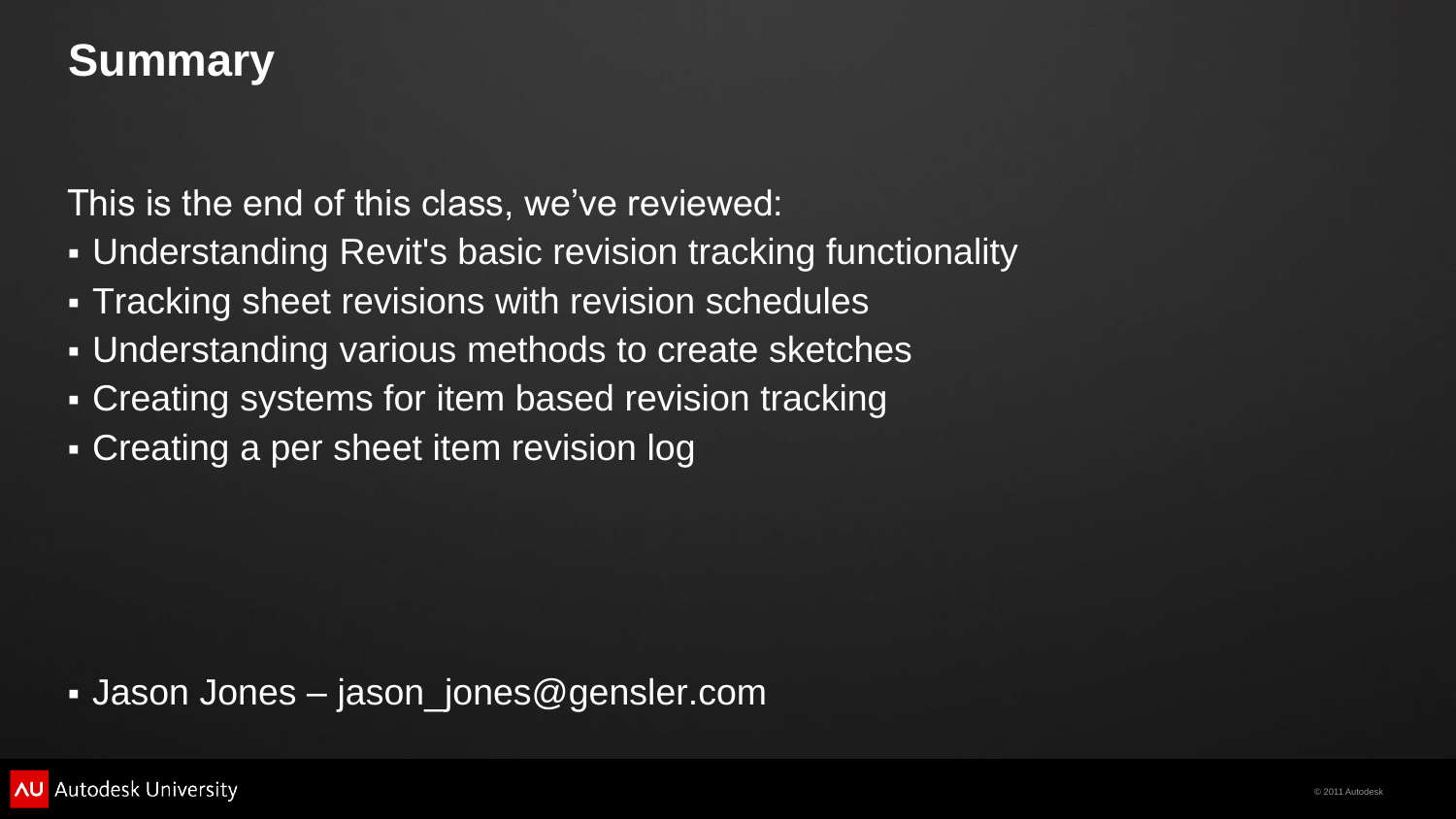rif/when mentioned in the pertinent material, followed by an alphabetical list of all other trademarks mentioned in the material] are registered trademarks or trademarks of Autodesk, Inc., and/or affiliates in the USA and/ services offerings, and specifications and pricing at any time without notice, and is not responsible for typographical or graphical errors that may appear in this document. © 2011 Autodesk, Inc. All rights reserved.